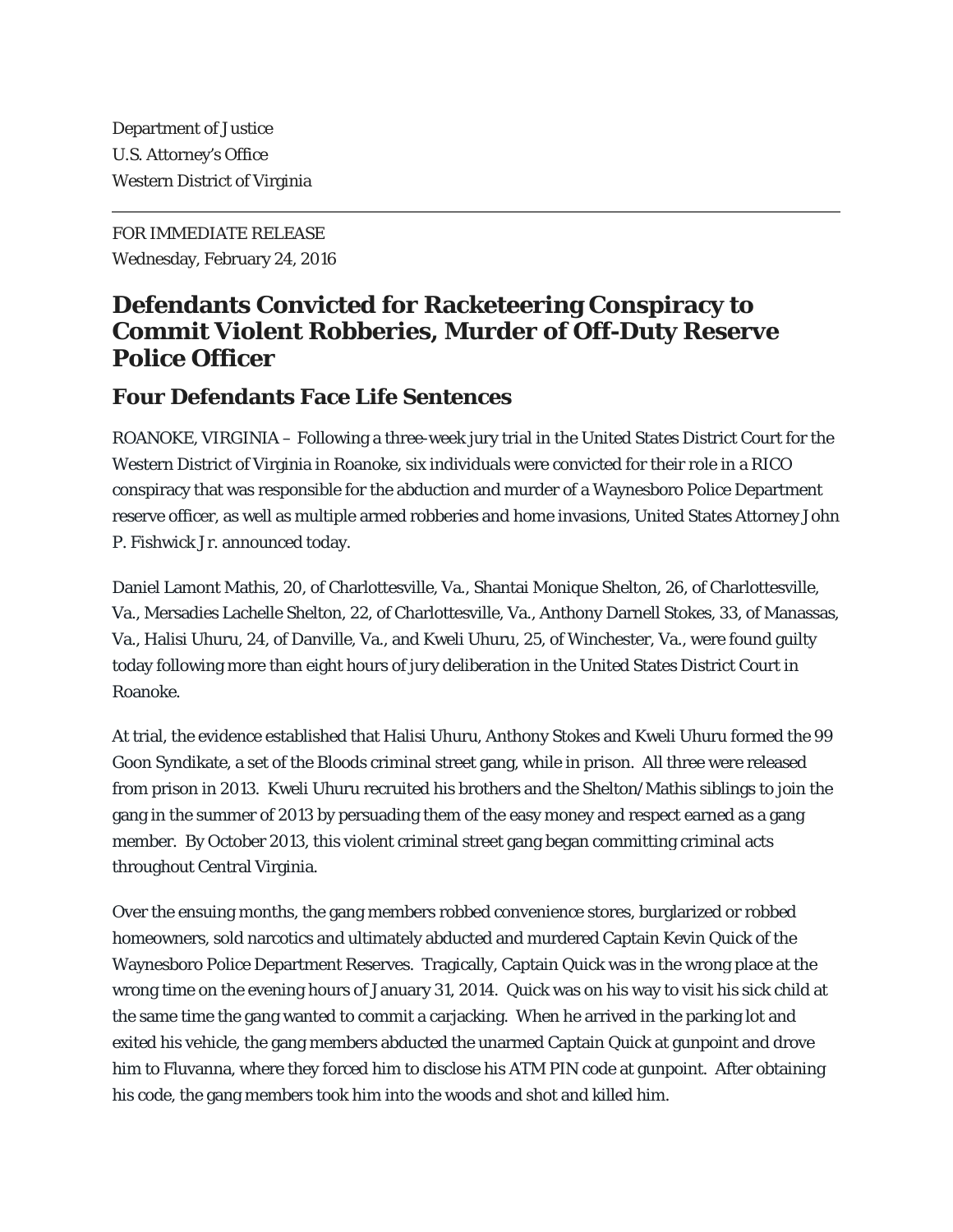Two days later, gang members Daniel Mathis and Mersadies Shelton attempted to rob a Louisa homeowner who fought back after Mathis threatened a toddler and pistol whipped a female at the residence. During the melee, Mathis lost the magazine to his .40 caliber pistol and shot one of the residents while he escaped. The gang members then reached out to their leadership in Northern Virginia in an effort to escape to Montana. Halisi Uhuru sent Anthony Stokes from Manassas to Louisa in the middle of the night to bring the fellow gang members away from the scene of their crimes.

While in Northern Virginia, the leadership provided the gang members with food, shelter and helped them destroy evidence associated with the murder of Captain Quick, including the murder weapon. Law enforcement caught up with them the night they planned to escape to Montana on February 4, 2014. Two days later, Captain Quick's body was found off a remote logging road in Goochland County, Virginia.

"The investigation and prosecution of this dangerous group of Bloods street gang members is an example of the commitment of my office and the Department of Justice to addressing violent crime and the proliferation of gangs in our community," United States Attorney John P. Fishwick Jr. said today. "The federal RICO statute allowed us to try thirteen violent crimes from six jurisdictions in one trial. The verdict today is a testament to the type of critically important work that can be done when local, state and federal officials come together to keep our neighborhoods safe. This case sends a message that participating in gang activity leads to nowhere but prison. We will continue to work with our community partners to keep young people away from street gangs and toward more positive pursuits."

"This case clearly illustrates the threat of national gangs to our nation and defeats the notion that violent street gangs are confined to the inner-city. The senseless murder of Officer Kevin Quick – someone who chose the professional path of keeping people safe – demonstrates the misery and destruction gangs bring to our communities," said Adam S. Lee, Special Agent in Charge of the FBI's Richmond Field Division. "I want to thank the United States Attorney's Office for their expertise in bringing the prosecution to a successful conclusion. I want to thank the Virginia State Police and the Waynesboro Police Department for their partnership. I would also like to thank the FBI special agent who spearheaded this investigation and navigated significant obstacles as part of investigating a vicious and notorious national gang."

"This investigation, with its breadth and complexities, is a leading example of what can be accomplished by the cooperative, determined efforts of so many at the local, state and federal levels," said Col. W. Steven Flaherty, Virginia State Police Superintendent. "We thank the jury for their astute attention and dedication to justice for Kevin Quick and the multitude of others impacted by these crimes."